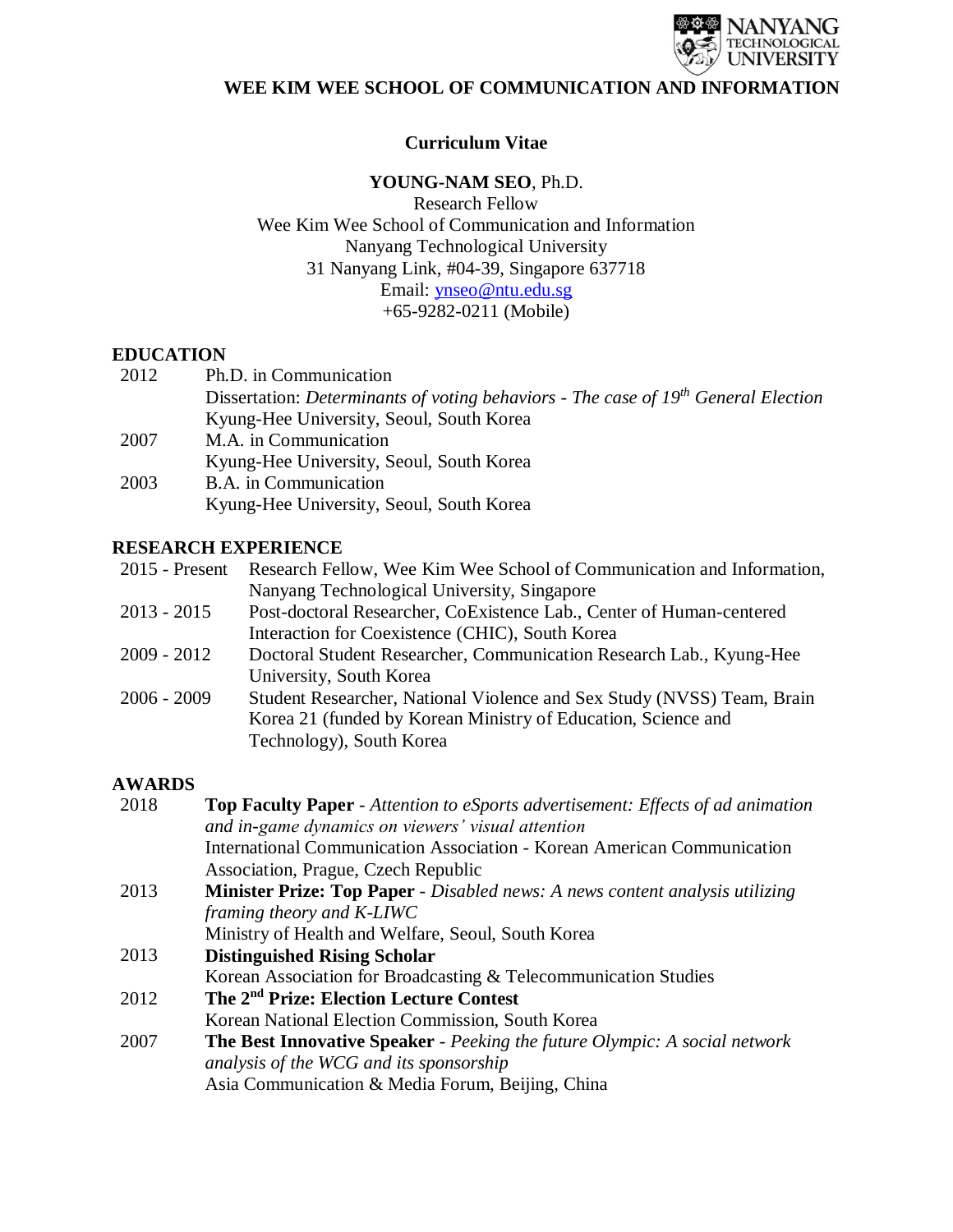

# **PUBLICATIONS** (SSCI Journals and Top-Tier Conferences Only)

*Peer-Reviewed Journal Articles*

- 1. **Seo, Y. N.**, Jung, Y., Sng, J., & Park, J. (2019). Rational or Irrational Decision? Examination on Gamers' Intention to Purchase Probability-Type Items. *Interacting with Computers*. <https://doi.org/10.1093/iwc/iwz039> (online version).
- 2. **Seo, Y.**, Kim, M., Lee, D., & Jung, Y. (2018). Attention to eSports advertisement: Effects of ad animation and in-game dynamics on viewers' visual attention. *Behaviour & Information Technology*, *37*(12), 1194-1202. [https://doi.org/10.1080/0144929X.2018.1488993.](https://doi.org/10.1080/0144929X.2018.1488993)
- 3. **Seo, Y.**, Kim, M., Jung, Y., & Lee, D. (2017). Avatar face recognition and self-presence. *Computers in Human Behavior*, *69*, 120-127. [https://doi.org/10.1016/j.chb.2016.12.020.](https://doi.org/10.1016/j.chb.2016.12.020)
- 4. Ahn, D., **Seo, Y.**, Kim, M., Kwon, J. H., Jung, Y., Ahn, J., & Lee, D. (2014). The effects of actual human size display and stereoscopic presentation on users' sense of being together with and of psychological immersion in a virtual character. *Cyberpsychology, Behavior, & Social Networking*, *17*(7), 483-487. [https://doi.org/10.1089/cyber.2013.0455.](https://doi.org/10.1089/cyber.2013.0455)

*Book Chapter*

1. Lee, D., & **Seo, Y.** (2018). Digital Media Theory. In Korean Association of Advertising and Public Relations (Eds.), *Communication Theories in Advertising and Public Relations* (pp. 168-192). ISBN 9788946071179 (in Korean).

*Peer-Reviewed Conference Papers*

- 1. Jung, Y., **Seo, Y**., Sng, J., & Park, J. (2020). *Factors for the Purchase of In-game Probability-Type Items.* Paper accepted at the 70<sup>th</sup> Annual Conference of International Communication Association, Gold Coast, Australia.
- 2. **Seo, Y.**, Kim, M., & Jung, Y. (2019). *Stars at giveaway prices? Effects of celebrity, lookalike, and avatar endorsers in advertising.* Paper accepted at the 69<sup>th</sup> Annual Conference of International Communication Association, Washington D.C., USA.
- 3. Chung, M., **Seo, Y.**, & Jung, Y. (2019). Agenda melding in social TV: The effects of user comments amount on perceived issue importance. Paper accepted at the 69<sup>th</sup> Annual Conference of International Communication Association, Washington D.C., USA.
- 4. **Seo, Y.**, Kim, M., Lee, D., & Jung, Y. (2018). *Attention to eSports advertisement*. Paper presented at the 68<sup>th</sup> Annual Conference of International Communication Association, Prague, Czech Republic.
- 5. **Seo, Y.**, Sng, J., Kim, M., Lee, D., & Jung, Y. (2018). *Virtual advertisements in eSports*. Paper presented at the 68<sup>th</sup> Annual Conference of International Communication Association, Prague, Czech Republic.
- 6. **Seo, Y.**, Jung, M., & Jung, Y. (2018). *Third-person perception in interactive social TV: Effects of comment civility and interface types on message perception*. Paper presented at the 68th Annual Conference of International Communication Association, Prague, Czech Republic.
- 7. **Seo, Y.**, Jung, Y., Lee, D., & Kim, M. (2016). *Avatar face recognition and self-presence*. Paper presented at the 66<sup>th</sup> Annual Conference of International Communication Association, Fukuoka, Japan.
- 8. Lee, D., **Seo, Y.**, Kim, M., Seo, H., & Park, J. (2016). *The effects of intuition-based real hand controller interface on users' virtual experiences in a virtual Jenga game*. Paper presented at the 66<sup>th</sup> Annual Conference of International Communication Association, Fukuoka, Japan.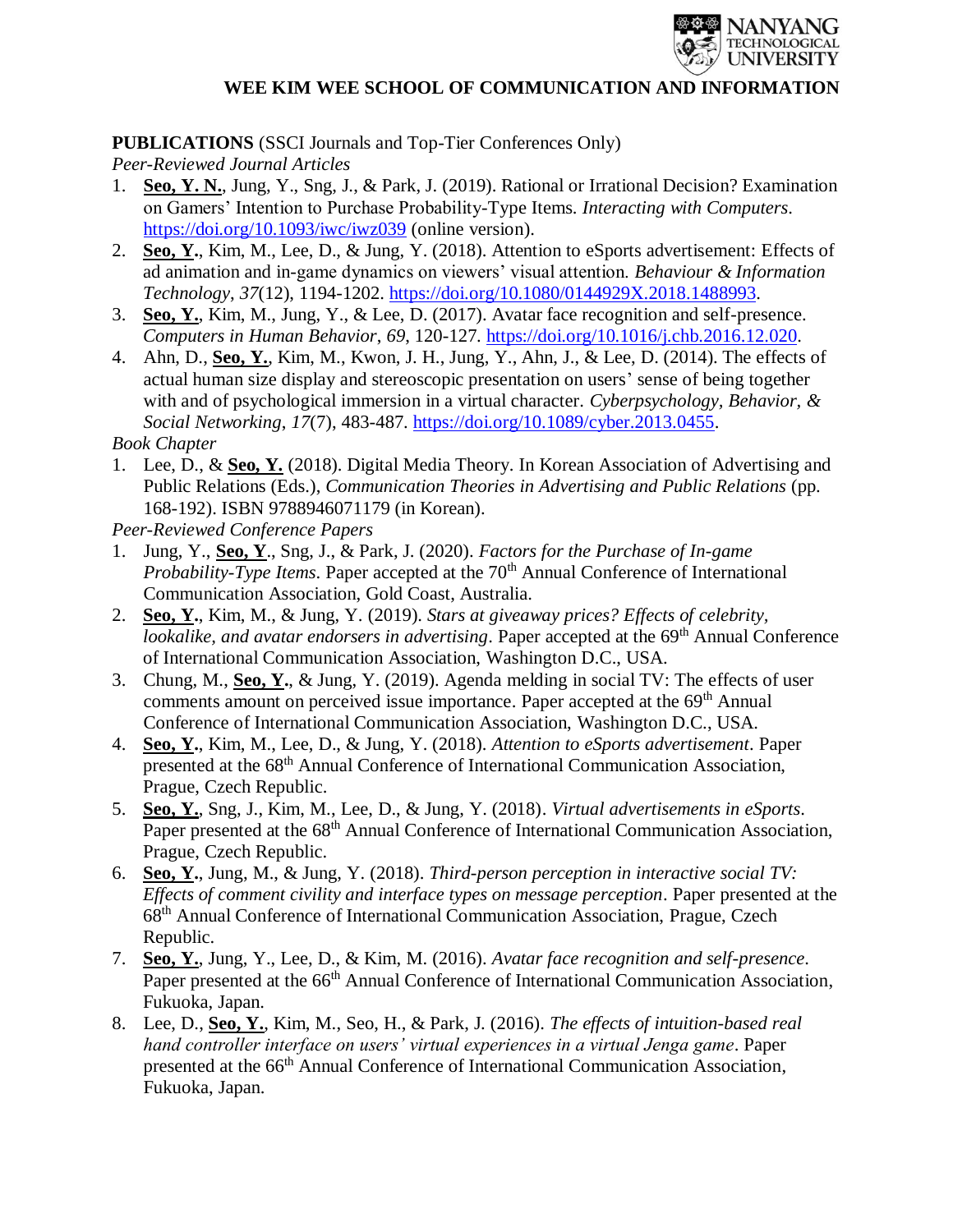

- 9. Lee, D., **Seo, Y.**, Kim, M., Kil, W., & Choi, Y. (2016). *The effects of thermal feedback on*  users' virtual experiences in a virtual tour of the Solar System. Paper presented at the 66<sup>th</sup> Annual Conference of International Communication Association, Fukuoka, Japan.
- 10. Lee, D., Lee, J., **Seo, Y.**, Kim, M., Kil, W., Kang, S., & Seo, H. (2016). *The effect of avatars' transformed facial similarity on users' sense of copresence*. Paper presented at the 66th Annual Conference of International Communication Association, Fukuoka, Japan.
- 11. Jung, Y., Park, T., Kim, J., Wong, A., & **Seo, Y**. (2016). *Computer agent's advice: Effects of embodiment and labelling on people's responses to the agent's advice*. Paper presented at the 66th Annual Conference of International Communication Association, Fukuoka, Japan.

*Manuscripts under Review*

- 1. **Seo, Y.**, Chung, M., & Jung, Y. (under review). Third person perception in interactive social TV: Effects of comment civility and interface types on message perception. *Computers in Human Behavior*.
- 2. **Seo, Y.**, Jung, Y., Sng, J., & Park, J. (under review). Rational or irrational decision? Examination on gamers' intention to purchase probability-type items. *Interacting with Computers*.
- 3. **Seo, Y.**, Sng, J., Kim, M., Lee, D., & Jung, Y. (under review). Virtual advertisements in eSports: Effects of field of view and animation on viewers' attention, memory retention, and brand attitudes. *International Journal of Sports Marketing & Sponsorship*.
- 4. Jung, Y., Park, T., Kim, J., Wong, A., & **Seo, Y**. (under review). My working partner disagrees with me: Effects of embodiment and labelling of a computer agent on people's responses to the agent's advice. *Behavior & Information Technology*.

# **TEACHING EXPERIENCE** (Selected)

| 2015-1, 2014-1, | Persuasion                                                              |
|-----------------|-------------------------------------------------------------------------|
| $2013 - 1$      | Dept. of Communication and Journalism, Kyung-Hee Univ.                  |
| 2014-2          | Mass Media and Contemporary Society (for foreign students, in English)  |
|                 | Dept. of Communication and Journalism, Kyung-Hee Univ.                  |
| 2013-2, 2012-2, | Social Research Methods: Statistics                                     |
| 2011-2          | Humanitas College, Kyung-Hee Univ.                                      |
| 2012-2          | <b>Understanding Journalism</b>                                         |
|                 | Dept. of Faculty of Liberal Arts and Utilities, KC Univ.                |
| 2012-1, 2012-   | <b>Communication Research Methodology</b>                               |
| Winter          | Dept. of Communication and Journalism, Kyung-Hee Univ.                  |
| 2011-2          | <b>Public Relations</b>                                                 |
|                 | Dept. of Media and Advertising, Sang-Ji Univ.                           |
| 2011-Summer     | <b>Mass Communication and Modern Society</b>                            |
|                 | Div. of General Studies and Teaching Profession, Dong-Duk Women's Univ. |
| $2011 - 1$      | New Media                                                               |
|                 | Dept. of Communication and Journalism, Kyung-Hee Univ.                  |
| 2011-1, 2010-2  | <b>Mass Media and Contemporary Society</b>                              |
|                 | Dept. of Communication and Journalism, Kyung-Hee Univ.                  |
| $2011 - 1$      | Marketing Presentation (in English)                                     |
|                 | Dept. of Media and Advertising, Sang-Ji Univ.                           |
| $2011 - 1$      | An Introduction to Communication Studies                                |